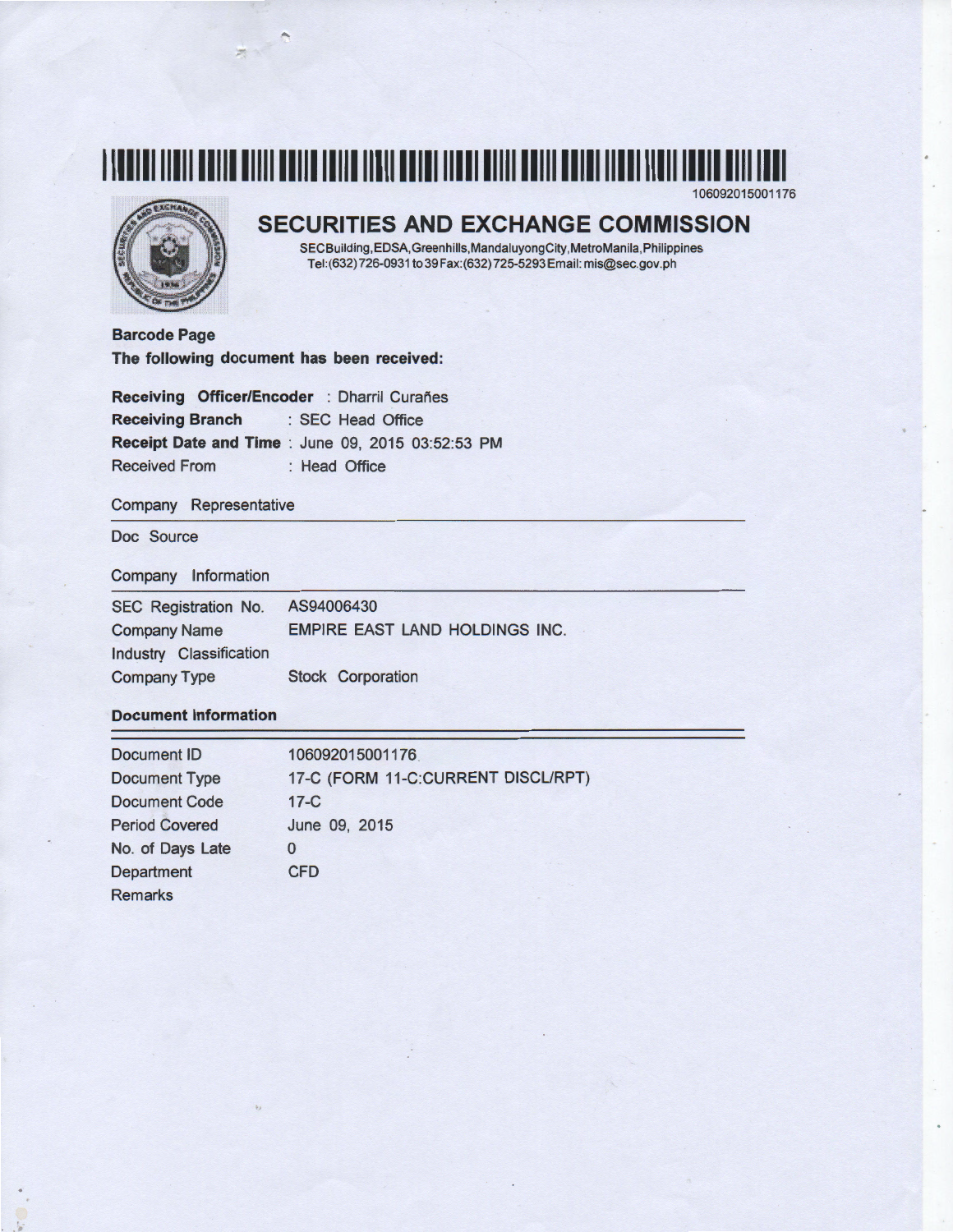**C03166-2015**

### SECURITIES AND EXCHANGE COMMISSION **SEC FORM 17-C**

### **CURRENT REPORT UNDER SECTION 17 OF THE SECURITIES REGULATION CODE AND SRC RULE 17.2(c) THEREUNDER**

|                                | 1. Date of Report (Date of earliest event reported)                                               |
|--------------------------------|---------------------------------------------------------------------------------------------------|
| Jun 9, 2015                    |                                                                                                   |
| 2. SEC Identification Number   |                                                                                                   |
| AS094-006430                   |                                                                                                   |
| 3. BIR Tax Identification No.  |                                                                                                   |
| 003-942-108                    |                                                                                                   |
|                                | 4. Exact name of issuer as specified in its charter                                               |
|                                | EMPIRE EAST LAND HOLDINGS, INC.                                                                   |
|                                | 5. Province, country or other jurisdiction of incorporation                                       |
| Metro Manila                   |                                                                                                   |
|                                | 6. Industry Classification Code(SEC Use Only)                                                     |
|                                |                                                                                                   |
| 7. Address of principal office |                                                                                                   |
| <b>Postal Code</b><br>1227     | 21/F The World Centre, 330 Sen. Gil Puyat Avenue, Makati City                                     |
|                                | 8. Issuer's telephone number, including area code                                                 |
| (632) 8678351 to 59            |                                                                                                   |
|                                | 9. Former name or former address, if changed since last report                                    |
| N/A                            |                                                                                                   |
|                                | 10. Securities registered pursuant to Sections 8 and 12 of the SRC or Sections 4 and 8 of the RSA |
|                                | Title of Each Class Number of Shares of Common Stock Outstanding and Amount of Debt Outstanding   |
| Common                         | 14,676,199,167                                                                                    |
|                                | 11. Indicate the item numbers reported herein                                                     |
|                                |                                                                                                   |

*disclosures, including financial reports. All data contained herein are prepared and submitted by the disclosing party to the Exchange, and are disseminated solely for purposes of information. Any questions on the data contained herein should be addressed directly to the Corporate Information Officer of the disclosing party.*

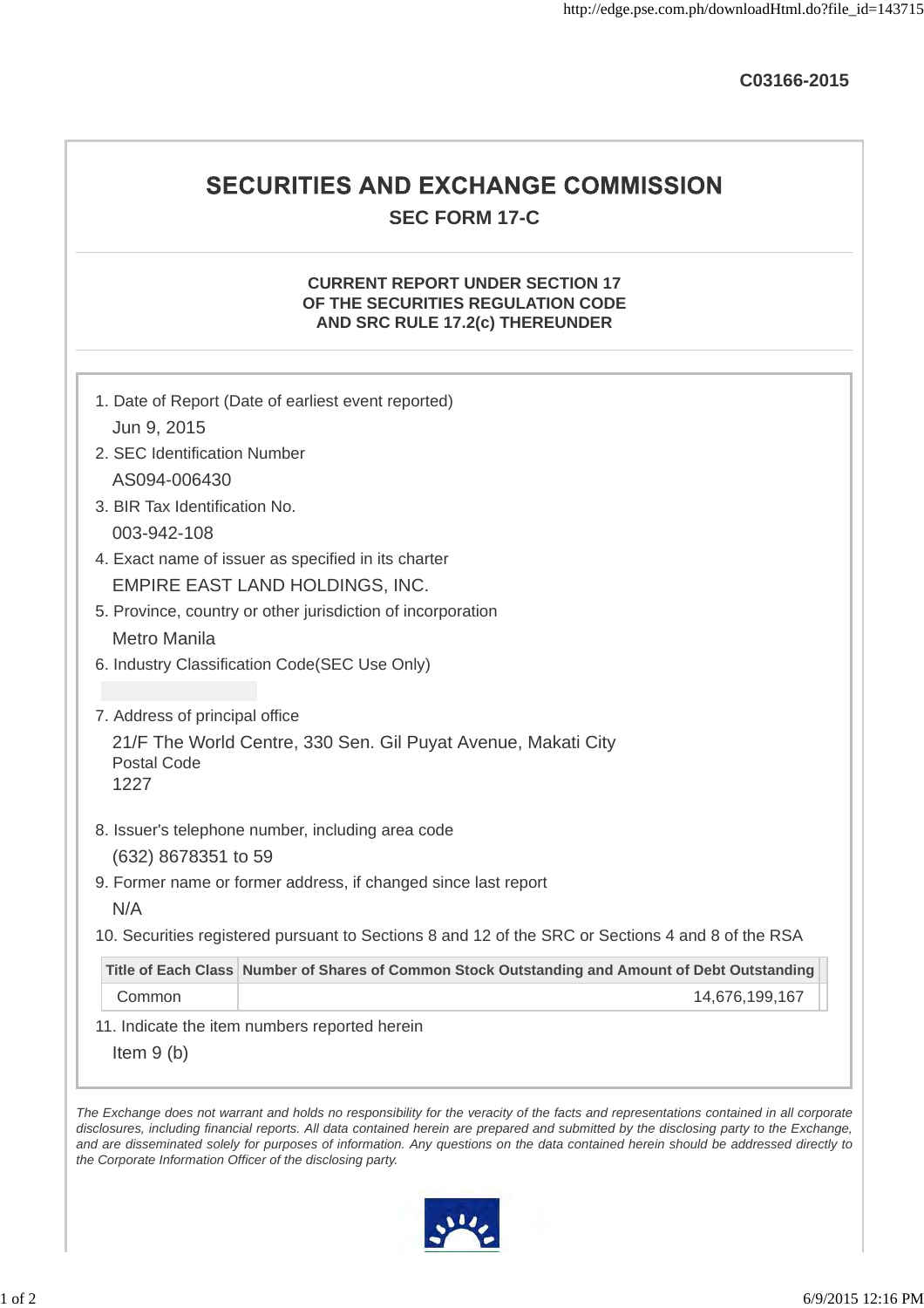# **Empire East**

## **Empire East Land Holdings, Inc.**

### ELI

### **PSE Disclosure Form 4-24 - Results of Annual or Special Stockholders' Meeting** *References: SRC Rule 17 (SEC Form 17-C) and Section 4.4 of the Revised Disclosure Rules*

**Subject of the Disclosure**

Results of Annual Stockholders' Meeting

**Background/Description of the Disclosure**

Results of Annual Stockholders' Meeting

### **List of elected directors for the ensuing year with their corresponding shareholdings in the Issuer**

| Name of Person            | <b>Shareholdings in the Listed Company</b> |                 |                                     |
|---------------------------|--------------------------------------------|-----------------|-------------------------------------|
|                           | <b>Direct</b>                              | <b>Indirect</b> | <b>Nature of Indirect Ownership</b> |
| Andrew L. Tan             | 24,277,777                                 | 0               |                                     |
| Gerardo C. Garcia         | 636,277                                    |                 |                                     |
| Anthony Charlemagne C. Yu |                                            |                 |                                     |
| Kevin Andrew L. Tan       |                                            | 0               |                                     |
| Alejo L. Villanueva, Jr.  |                                            | 0               |                                     |
| Enrique Santos L. Sy      | 11,892                                     | 0               |                                     |
| Evelyn G. Cacho           | 35,240                                     |                 |                                     |

**External auditor** Punongbayan and Araullo

|                                    | List of other material resolutions, transactions and corporate actions approved by the stockholders |
|------------------------------------|-----------------------------------------------------------------------------------------------------|
| None                               |                                                                                                     |
| <b>Other Relevant Information</b>  |                                                                                                     |
| None                               |                                                                                                     |
|                                    |                                                                                                     |
|                                    |                                                                                                     |
|                                    |                                                                                                     |
| Filed on behalf by:<br><b>Name</b> | Rhodora Edangalino                                                                                  |